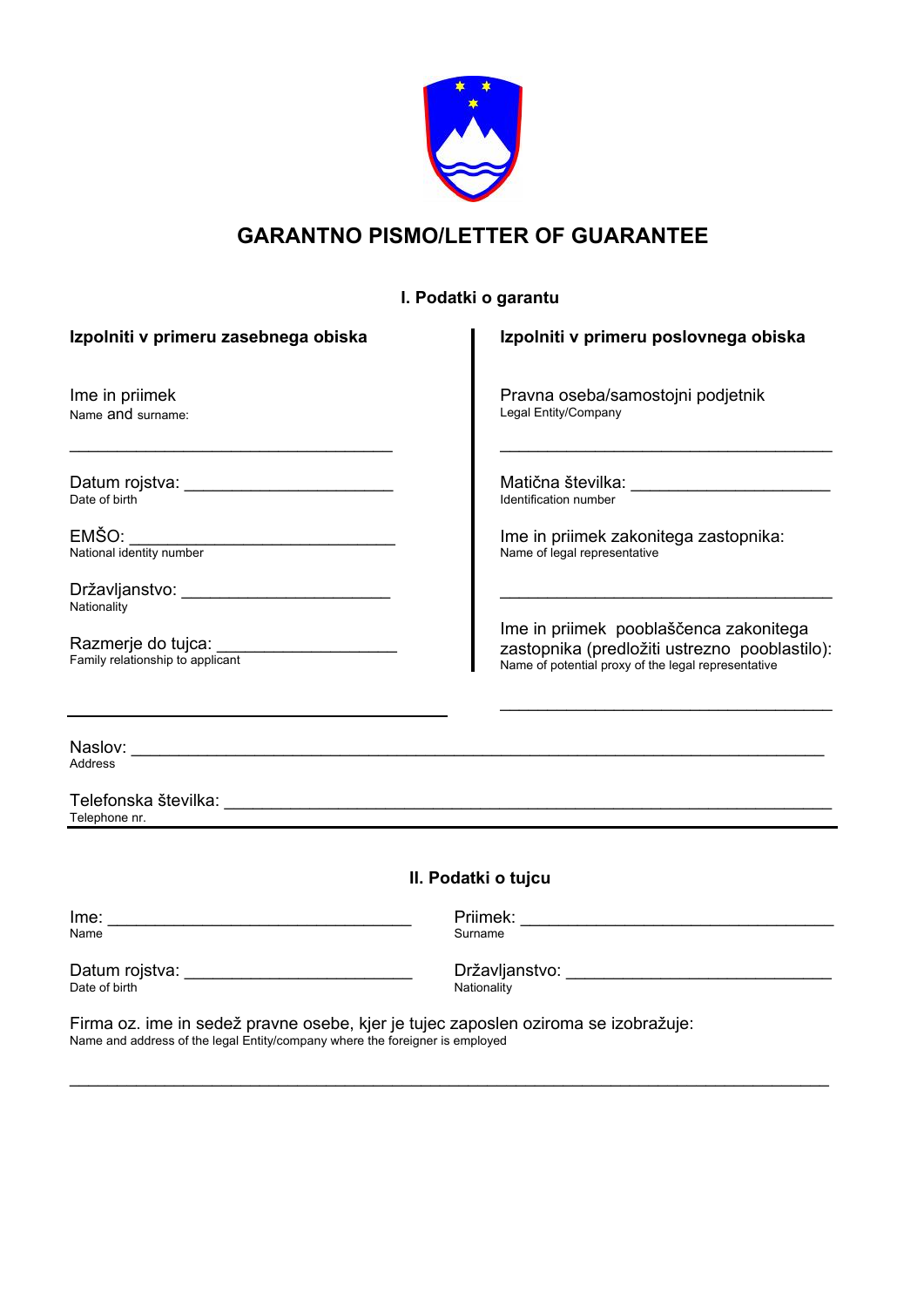#### **III. Podatki o obisku**

#### Razlog obiska: Due to the following reason:

| Trajanje obiska:<br>Duration of stay                                     | Od:<br>From                        | do:<br>Until |          |
|--------------------------------------------------------------------------|------------------------------------|--------------|----------|
| The contact was established                                              | S tujcem je bil stik vzpostavljen: |              |          |
| Na čigavo pobudo (ustrezno obkroži):<br>$\bullet$<br>On whose Initiative |                                    | Garanta      | Prosilca |
| $\bullet$                                                                | Na kakšen način:<br>In what Way    |              |          |

\_\_\_\_\_\_\_\_\_\_\_\_\_\_\_\_\_\_\_\_\_\_\_\_\_\_\_\_\_\_\_\_\_\_\_\_\_\_\_\_\_\_\_\_\_\_\_\_\_\_\_\_\_\_\_\_\_\_\_\_\_\_\_\_\_\_\_\_\_\_\_\_\_\_\_\_\_\_\_\_

### **IV. Jamstva**

#### **Z garantnim pismom jamčim, da sem sposoben/a (garant ustrezno obkroži in dopolni ter v primeru prevzemanja jamstva predloži ustrezna dokazila o finančnih sredstvih garanta in/ali lastništvu ali najemu nepremičnine):**

With this letter of guarantee for a foreigner I declare being able to (guarantor indicates accordingly)

- kriti stroške bivanja Cover means of subsistence
- zagotoviti nastanitev (garant navede naslov bivanja): Provide for accommodation (guarantor indicates the address)
- ničesar od zgoraj navedenega (tujec si sam krije stroške bivanja in stroške nastanitve ter predloži ustrezna dokazila) Nothing of abovementioned - foreigner has to cover the expenses alone

Izjavljam, da so podatki, ki so navedeni v tem garantnem pismu, resnični. Seznanjen sem, da se podatki iz tega garantnega pisma zbirajo in obdelujejo skladno z določbami Zakona o tujcih (Uradni list RS, št. 50/2011) in Zakona o varstvu osebnih podatkov (Uradni list RS, št. 86/2004 - uradno prečiščeno besedilo). Soglašam, da se podatke zapisane v garantnem pismu, elektronsko obdela in posreduje organu, ki vodi vizumski postopek. Garantnemu pismu skladno s četrtim. odstavkom 24. člena Zakona o tujcih prilagam dokazila o finančnih o zadostnih sredstvih garanta, lastništvu ali najemu nepremičnine garanta. Garantno pismo bom skupaj s pripadajočimi prilogami posredoval tujcu, ki jih priloži preostali dokumentaciji organu, ki vodi vizumski postopek .

Na podlagi drugega odstavka 24. člena Zakona o tujcih s podpisom garantnega pisma jamčim, da bom tujcu zagotovil nastanitev oziroma kril stroške bivanja v Republiki Sloveniji v kolikor jih sam ne bo hotel ali zmogel plačati. S podpisom garantnega pisma jamčim, da bom kril tudi morebitne stroške nastanitve tujca v centru za tujce ali v azilnem domu ter stroške morebitne odstranitve tujca iz države. Zavedam se, da je izdaja garantnega pisma z namenom pridobitve vizuma z drugačnim namenom kot je v njem navedena, kazniva.

Seznanjen sem z dejstvom, da se primeru zavrnitve izdaje vizuma osebi za katero je bilo napisano garantno pismo, informacije glede zavrnitve posredujejo izključno prosilcu za vizum.

I declare that the information given in the Letter of Guarantee is correct and true. I am aware that information included in the Letter of Guarantee is collected and processed in compliance with the provisions of the Aliens Act (Ur. l. RS, No. 50/2011 and the Personal Data Protection Act (Ur. l. RS, No. 86/2004 – official consolidated text). I agree that the information set out in the Letter of Guarantee be electronically processed and forwarded to the authority conducting the visa procedure. In compliance with Article 24, paragraph 4, of the Aliens Act, the documents indicating the guarantor's financial status, ownership or lease of real property and data from the criminal records of the guarantor shall be enclosed with the Letter of Guarantee, which will be forwarded to the foreign national, together with relevant enclosures. The foreign national shall then submit it, together with the remaining documents, to the authority conducting the visa procedure.

On the basis of Article 24, paragraph 2, of the Aliens Act I guarantee with the signing of the Letter of Guarantee to provide accommodation for the foreign national or cover his/her subsistence costs in the Republic of Slovenia if he/she will not or cannot cover them. With my signature on the Letter of Guarantee, I guarantee that I will also cover potential costs of accommodation of the foreign national in an aliens centre or an asylum centre as well as the costs of potential deportation of the foreign national. I am aware that it is punishable to issue a Letter of Guarantee for obtaining a visa with another purpose than that stated in the Letter.

I have been informed of the fact that in case of refusal to issue a visa to the person for which the Letter of Guarantee was drawn up, the reasons for the refusal are communicated only to the visa applicant.

 $\mathcal{L}_\text{max} = \frac{1}{2} \sum_{i=1}^n \mathcal{L}_i \mathcal{L}_i + \mathcal{L}_i \mathcal{L}_i + \mathcal{L}_i \mathcal{L}_i + \mathcal{L}_i \mathcal{L}_i + \mathcal{L}_i \mathcal{L}_i + \mathcal{L}_i \mathcal{L}_i + \mathcal{L}_i \mathcal{L}_i + \mathcal{L}_i \mathcal{L}_i + \mathcal{L}_i \mathcal{L}_i + \mathcal{L}_i \mathcal{L}_i + \mathcal{L}_i \mathcal{L}_i + \mathcal{L}_i \mathcal{L}_i + \mathcal{L}_i \mathcal{L$ 

#### **Datum in podpis:**

Date and signature: